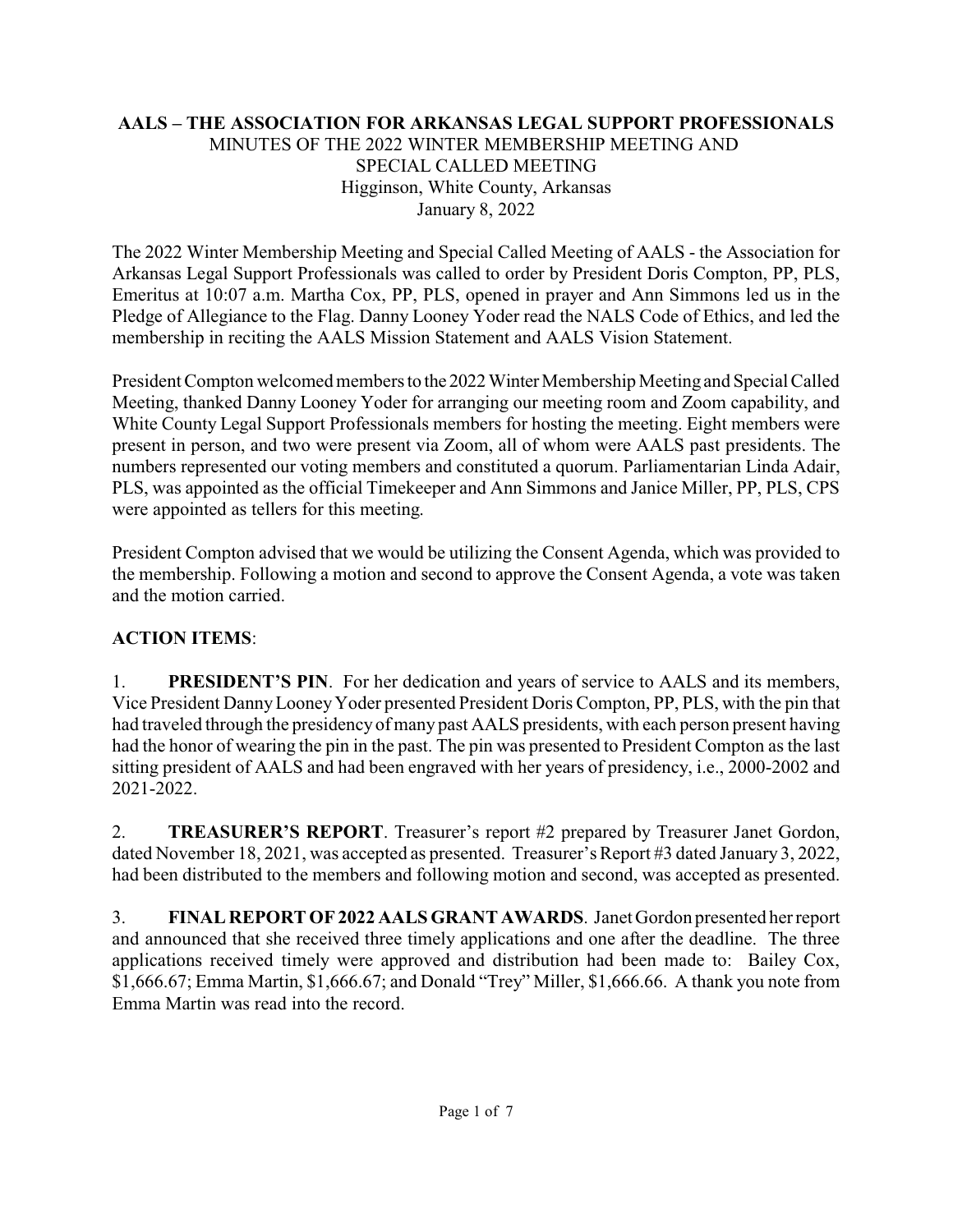## 4. **RECOMMENDATIONS OF THE EXECUTIVE COMMITTEE:**

**Recommendation No. 1:** The EC recommended that the Final Report of the 2021 Financial Review Committee for the 2021 AALS Annual Conference as submitted byMartha Cox, PP, PLS and Ann Simmons reflecting distribution of \$335.50 to AALS and \$323.51 to NEALSP with the \$12.00 Bank fees absorbed by NEALSP, be approved. Motion carried.

**Recommendation No. 2**: The EC recommended that the members ratify and approve the distribution of funds expended for AALS Grand Finale "Let's Celebrate AALS" Luncheon held on November 20, 2021, in the amount of \$798.37 to Bison Catering by Chartwell. Motion approved.

**Recommendation No. 3:** In anticipation of the membership approval of adoption of the resolution for dissolution of our state association, the EC recommended approval of the following language for the Resolution of Dissolution of AALS, to be executed by the 2021- 2022 President and Executive Secretary. Motion approved.

**RESOLVED, that in accordance with the National Association for Legal Support Professionals Rules and Guidelines for Dissolution, a majority of all members of the governing board/voting membership of AALS - the Association for Arkansas Legal Support Professionals, hereby adopts the vote to dissolve our state association on this 8th day of January, 2022, and**

**RESOLVED, FURTHER, that by a majority vote of the governing board/voting membership, that AALS - the Association for Arkansas Legal Support Professionals, authorized the president and executive secretary to file a Petition to Withdraw/Dissolve, setting forth the reasons for dissolution, and**

**RESOLVED, FURTHER, that monetary donations are authorized to the following nonprofit associations: Wreaths Across America, Adult Learning Alliance of Arkansas, Reach Out and Read, NEA Family Crisis Center of Jonesboro, AR, and Service Dogs of Distinction, Inc., and**

**RESOLVED, FURTHER, upon issuance of Simmons Bank's cashier's checks to the nonprofit associations as set forth above, all financial obligations to the National Association for Legal Support Professionals have been satisfied, and AALS - the Association for Arkansas Legal Support Professionals hereby relinquishes, suspends, and surrenders its right to act in the business of the National Association for Legal Support Professionals from January 8, 2022, until the Petition to Dissolve is approved by the National Association for Legal Support Professionals, and**

**RESOLVED, FURTHER, that all financial and other obligations of AALS - the Association for Arkansas Legal Support Professionals, to the National Association for Legal Support Professionals and to any other party have been satisfied as of the date of filing the Petition.**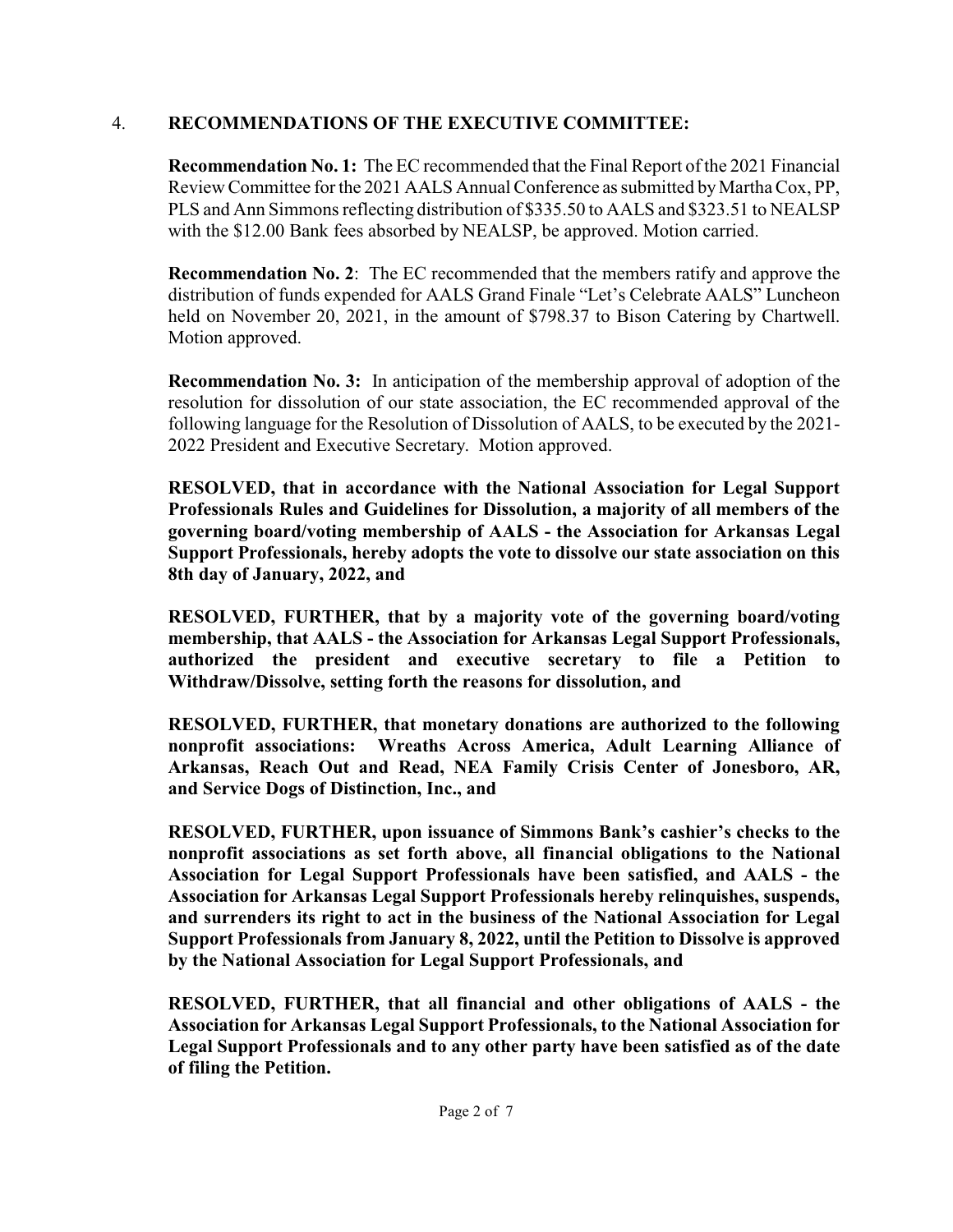RESOLUTION adopted this 8<sup>th</sup> day of January, 2022.

**Doris T. Compton, Cheryl Summerhill, PP, PLS Emeritus PLS Emeritus**

**President 2021-2022 Executive Secretary 2021-2022**

**Recommendation No. 4:** In anticipation of the membership approval of adoption of the resolution for dissolution of our state association, the EC recommended equal distribution of the remaining AALS' funds to the approved nonprofit associations as follows. Motion approved.

**\_\_\_\_\_\_\_\_\_\_\_\_\_\_\_\_\_\_\_\_\_\_\_\_\_\_\_\_\_ \_\_\_\_\_\_\_\_\_\_\_\_\_\_\_\_\_\_\_\_\_\_\_\_\_\_\_\_\_\_**

| Reach Out and Read                                | \$711.02 |
|---------------------------------------------------|----------|
| <b>Wreaths Across America</b>                     | \$711.01 |
| <b>Adult Learning Alliance of Arkansas</b>        | \$711.01 |
| NEA Family Crisis Center of Jonesboro, AR\$711.01 |          |
| Service Dogs of Distinction, Inc.                 | \$711.01 |

- 5. **DISCUSSION OF DISTRIBUTION/DISPOSAL OF REMAINING AALS' ASSETS.** Following discussion and approval of all in attendance, the assets of AALS were distributed/disposed of as follows:
	- a. AALS quilted banner (made bySue Holder) with extension rod Doris Compton will be the keeper of the banner with the extension rod being disposed of.
	- b. printed AALS logo banner Trashed.
	- c. AALS gavel presented to President Doris Compton in a commemorative box with brass plaques representing her years in presidential service to AALS.
	- d. AALS sitting President's pin presented to President Doris Compton as noted above.
	- e. AALS Vice President's Traveling pin (purchased by Janice Miller, PP, PLS) Janice presented the pin to Vice President Danny Looney Yoder.
	- f. Samsung Multimedia projector Doris will check with DAR to see if it is useful to them, and if not, the projector will be given to Belinda Penn for her personal use.
	- g. small, hand-held battery-operated calculator Belinda accepted the donation and will present it to NEA Family Crisis Center of Jonesboro, AR.
	- h. box of various name tags with hanging vinyl badge holders Trashed.
	- i. framed NALS charter (reissued in 1999 when we changed our association name) (it is supposed to be returned to NALS and/or we state that it cannot be found) - has been misplaced/lost and cannot be found.
	- j. *Strategic Planning for Nonprofit Organizations* handbook with CD-ROM Belinda accepted the donation and will present it to NEA Family Crisis Center of Jonesboro, AR.
	- k. Package of ALS certification notecard Trashed.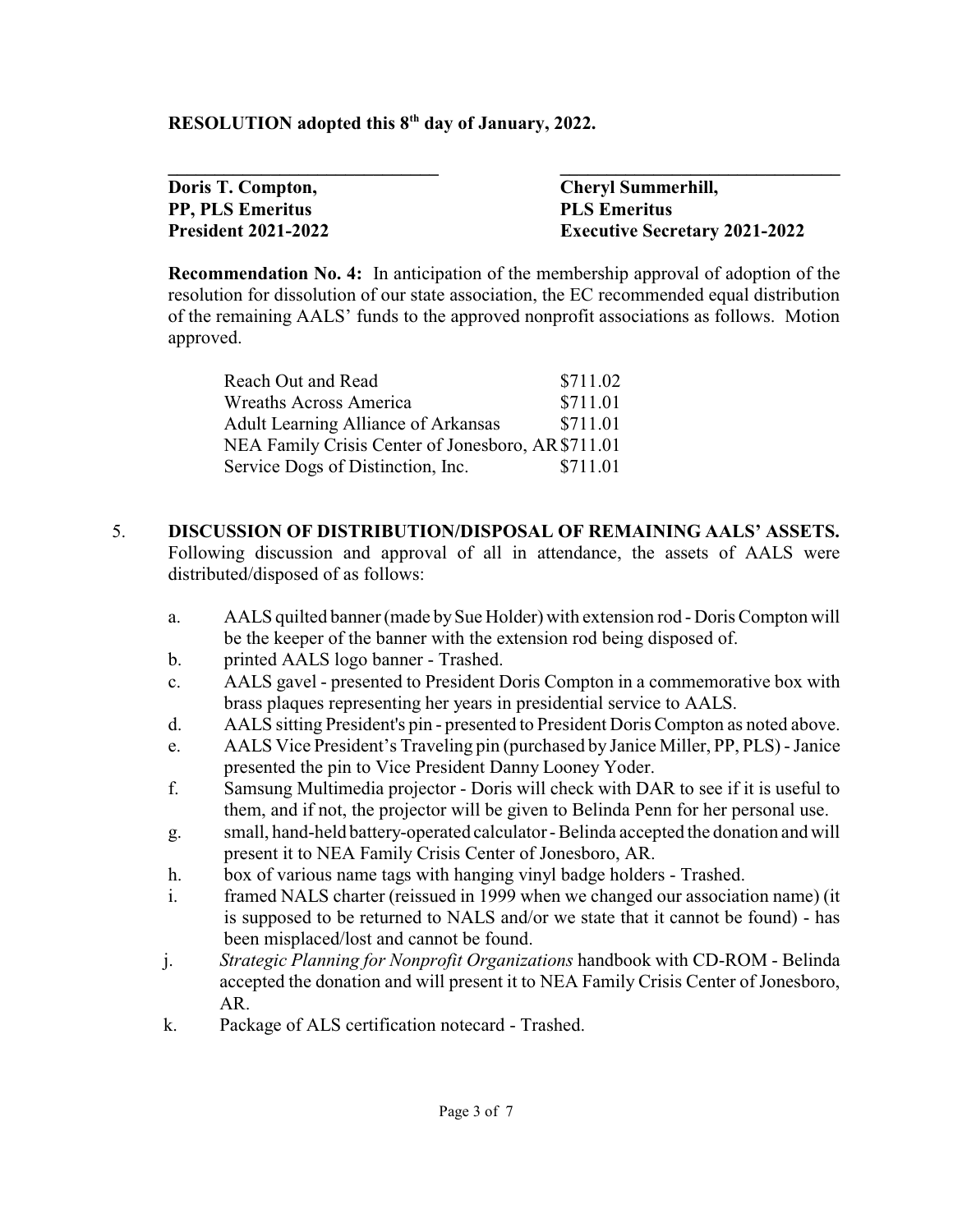- l. Three (3) small, table-top United States of America Flags (one w/stand) Belinda accepted the donation and will present them to NEA Family Crisis Center of Jonesboro, AR.
- m. One (1) brass tri-pod stand donated by Doris Compton and it will be returned to her.
- n. Small stapler, pair of scissors, pens/pencils, and highlighters Belinda accepted the donation and will present the items to NEA Family Crisis Center of Jonesboro, AR.
- o. Four (4) gold AALS state logo pins Pins were given to Doris Compton, Janet Gordon, Martha Cox, and Ann Simmons.
- p. Voice Recorder used by Executive Secretary (donated by Mary Hand) will be given to Martha Cox after AALS business is complete and minutes approved; and
- q. Rolling cart donated by Linda Adair during her presidency and returned to her.
- 6. **EC ACTIONS/VOTES TAKEN ELECTRONICALLYSINCESEPTEMBER 21, 2021, FALL MEMBERSHIP MEETING AND TOWN HALL FORUM**. A motion carried to ratify and approve the following list of EC actions that were taken electronically between the Fall Town Hall meeting and this meeting.
	- a. 09/13/2021 Notice of 2022-2023 AALS Grant(s) Award and Application provided to members via email with updated Attachment H – Rules and Regulations for Applicants of the Mada L. Larmore Grant Award
	- b. 09/13/2021 Treasurer Janet Gordon enrolled AALS in Simmons Bank eStatement program
	- c. 09/14/2021 EC approved the Minutes of the AALS 2021 Fall Membership Meeting and Town Hall Forum held on September 11, 2021
	- d. 09/15/2021 EC approved renewal of website hosting fee for one additional year with Christy Makes It Pop (invoice to be provided and paid – up to \$60 budgeted amount) Note: Payment of \$42.00 issued on 09/24/2021 for renewal from 10/2021 to 09/2022
	- e. 11/01/2021 EC approved Wreaths Across America, Adult Learning Alliance of Arkansas and Reach Out and Read, as nonprofit associations to receive donations in the final distribution of AALS' funds
	- f. 11/02/2021 EC approved NEA Family Crisis Center of Jonesboro, AR, as a nonprofit association to receive donations in the final distribution of AALS' funds
	- g. 11/02/2021 EC approved Service Dogs of Distinction as a nonprofit association to receive donations in the final distribution of AALS' funds
	- h. 11/11/2021 Notice of the updated National Association of Legal Support Professionals logo/branding information provided to Christy Makes It Pop with a request to immediately update our website accordingly
	- i. 11/12/2021 EC approved recommendation of distribution of the remaining AALS funds to be distributed equally to the following nonprofit charitable associations: Wreaths Across America; Adult Learning Alliance of Arkansas; Reach Out and Read; NEA Family Crisis Center of Jonesboro, AR; and Service Dogs of Distinction, Inc., (to occur upon passage of vote of dissolution of association scheduled for January 8, 2022)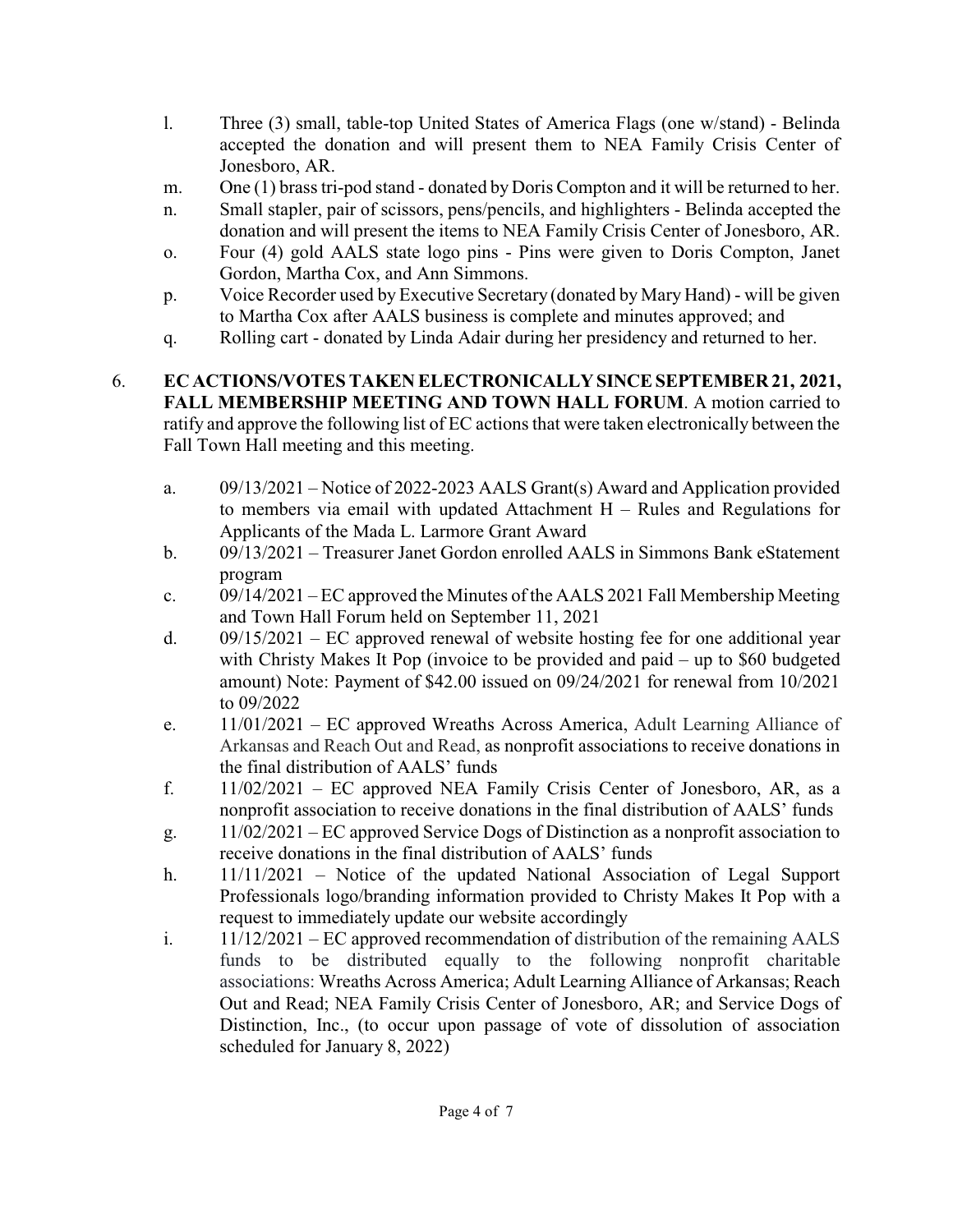- j. 11/16/2021 EC approved recommendation of the timely applications for the AALS Grant Award and the distribution of funds as set forth to the following recipients: Bailey Cox, \$1,666.67; Emma Martin, \$1,666.67; and Donald "Trey" Miller, \$1,666.66
- k. 11/18/2021 Minutes of the AALS 2021 Fall Membership Meeting and Town Hall Forum held on September 11, 2021, distributed to members via email
- l. 11/22/2021 EC approved Treasurer's Report #2 for distribution to members via email
- m. 11/22/2021- EC accepted the Financial Review Committee's Final Report of the 2021 AALS Annual Meeting
- n. 11/22/2021 Notice and Call of Special Called Meeting distributed to members via email with all required documents and proxy vote
- 7. **MEMBER STATEMENTS AND FINAL STATEMENTS ON BEHALFOF2021-2022 EC COMMITTEE**. Various members expressed memories, gratefulness, love, support, and thankfulness, and President Doris concluded by stating that it was the 87th birthday of legend Elvis Presley, and like Elvis, AALS is a legend and we should remember good things, then expressed thanks to all.
- 8. **NOTICE AND CALL FOR SPECIAL CALLED MEETING.** President Doris expressed that today's meeting was called for the purpose of voting on the dissolution of AALS - the Association of Arkansas Legal Support Professionals and the final distribution of funds. The Notice of the Special Called Meeting scheduled for this date and time was sent to all AALS members via the email addresses listed on the NALS Roster as of November 22, 2021, stating the reason for the meeting, and providing the opportunity for all members in good standing to attend and vote, in accordance with AALS Bylaws. Subsequent reminder notices were emailed on December 15, 2021, and January 3, 2022. The call for the vote was properly, and timely, noticed. Parliamentarian Linda Adair, PLS explained the Bylaws and Rules concerning the process.

The Special Called Meeting and call for the vote on the Resolution to file a Petition for Dissolution of AALS - the Association for Arkansas Legal Support Professionals (hereinafter "AALS") and final distribution of funds, to be submitted to the National Association of Legal Support Professionals was conducted as a roll call vote based on AALS' membership in good standing as of January 8, 2022 as listed on the National Association of Legal Support Professional's Roster dated January 1, 2022, which number is 24. A majority vote is 13; a 2/3rds vote is 16. Executive Secretary Cheryl called the Roll for vote, and announced all proxy votes submitted by AALS members in good standing as of this date as follows: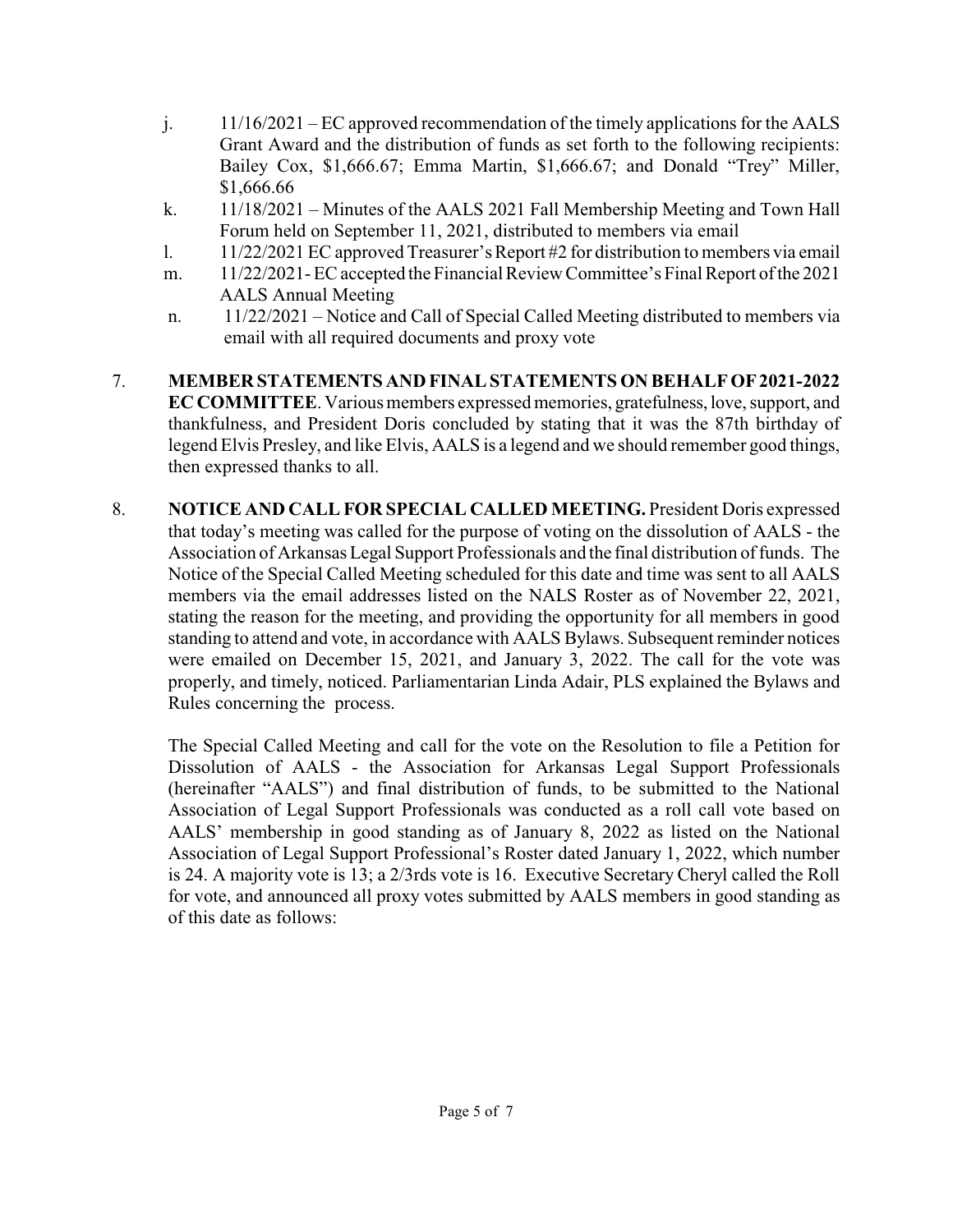#### **ROLL CALL:**

| <b>MEMBER</b>           | <b>YES</b>       | NO | <b>NON-VOTE</b> |
|-------------------------|------------------|----|-----------------|
| Linda Adair             | X                |    |                 |
| Doris Compton           | X                |    |                 |
| Martha Cox              | X                |    |                 |
| Robert Gearhart         |                  |    | X               |
| Dianne Gibson           | X proxy          |    |                 |
| Janet Gordon            | X                |    |                 |
| Jill Hale               | X proxy          |    |                 |
| Deborah Johnson         | X                |    |                 |
| Linda Jones             | X proxy          |    |                 |
| Danny Looney Yoder      | X                |    |                 |
| Deana McNeil            |                  |    | X               |
| Janice Miller           | X                |    |                 |
| Susan Murdoch           | X proxy          |    |                 |
| <b>Hilary Oswald</b>    |                  |    | X               |
| Belinda Penn            | X                |    |                 |
| Elena Quillen           | X proxy          |    |                 |
| <b>Allison Samuel</b>   | X proxy          |    |                 |
| Ann Simmons             | $\boldsymbol{X}$ |    |                 |
| Anne Smith              | X proxy          |    |                 |
| Toni Smith              |                  |    | X               |
| <b>Allison Streepey</b> | X proxy          |    |                 |
| Cheryl Summerhill       | X                |    |                 |
| Lanita Wasson           |                  |    | X               |
| Brenda Welch            | X proxy          |    |                 |

The Executive Committee verified the results, i.e.,

| <b>Total Yes:</b>        | 19 |
|--------------------------|----|
| <b>Total No:</b>         | 0  |
| <b>Total Non-Voting:</b> | 5  |

**ANNOUNCEMENTS: "**Members, by your vote, the Resolution for Dissolution has carried and,

as of this date, AALS - the Association for Arkansas Legal Support Professionals, has dissolved as

a viable organization upon approval by our national office.

Also, by your vote, the final distribution of AALS funds will be distributed to the five nonprofit associations in the amounts approved by the membership on this date."